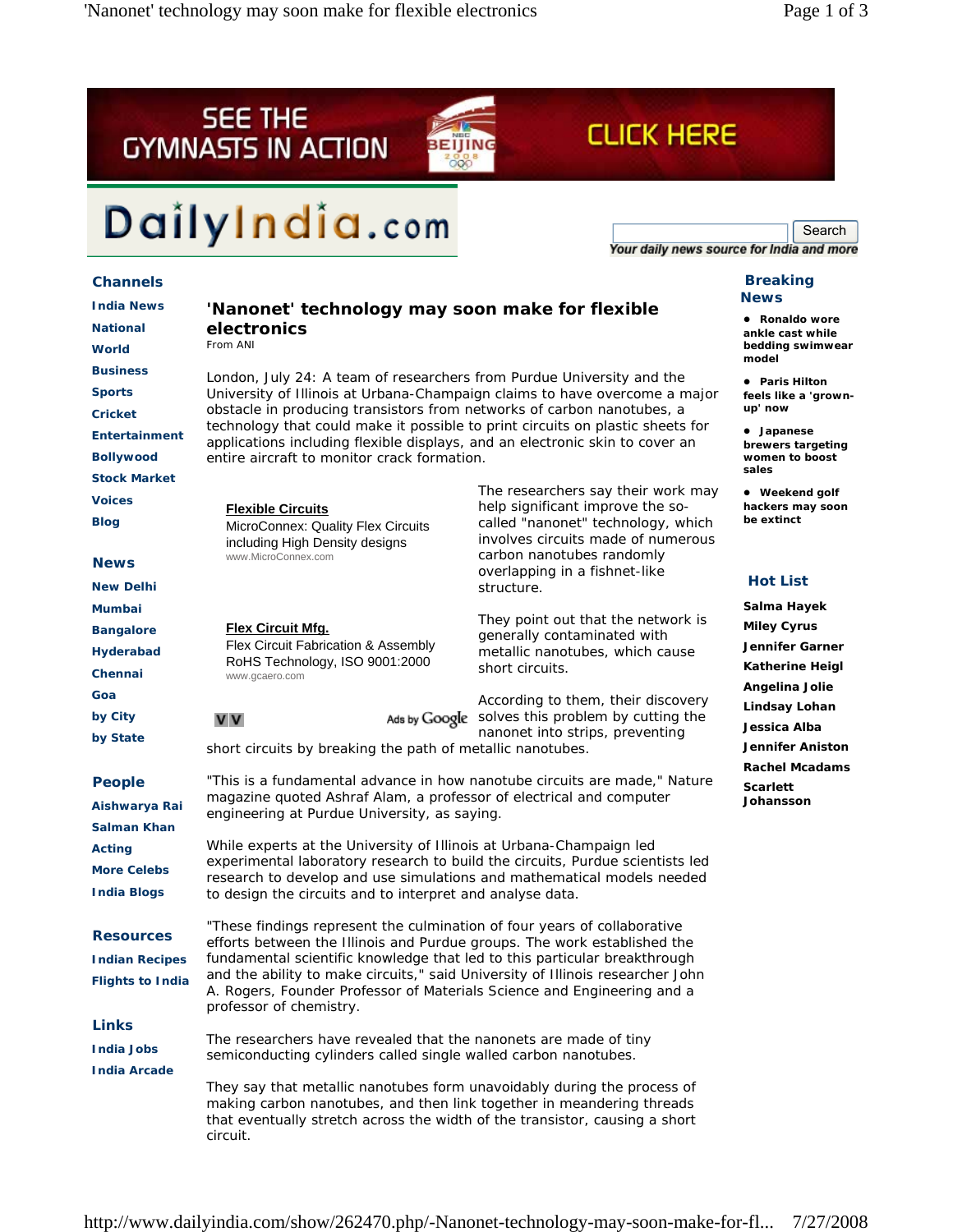"Other researchers have proposed eliminating the metallic nanotubes. Instead, we found a very nice way of essentially removing the effect of these metallic nanotubes without actually eliminating them," Rogers said.

Alam says that the research team has developed a flexible circuit containing more than 100 transistors, the largest nanonet ever produced and the first demonstration of a working nanonet circuit.

"Now there is no fundamental reason why we couldn't develop nanonet technologies. If you can make a flexible circuit with 100 transistors, you can make circuits with 10,000 or more transistors," he said.

He believes that this discovery may enable scientists to use carbon nanotube transistors to create high-performance, shock-resistant, lightweight and flexible integrated circuits at low cost.

One of the major advantages of the nanonet technology, according to Alam, is that it can be produced at low temperatures.

He says that this will enable the transistors to be placed on flexible plastic sheets that would melt under the high temperatures required to manufacture silicon-based transistors.

Alam believes that such a technology may give rise to an electronic skin that covers an aircraft, and automatically monitors the formation of cracks to alert technicians and thereby prevent catastrophic failures.

He says that the technology may also make it possible to integrate flexible displays into automotive windshields to provide information for drivers, to make "electronic paper" that displays text and images, to print solar cells on plastic sheets, and to make TV screens capable of being rolled up for transport and storage.

"For these types of applications, manufacturers might literally print, or stamp, circuits onto plastic sheets, like the roll-to-roll printing used to print newspapers," Alam said.

"The theory and simulation work done at Purdue shows there is always a way to break the metallic path and still keep the semi conducting carbonnanotube path intact. The teams at Illinois and Purdue continuously provide insights about why things work the way they do and how to make them work better through combined modelling and experimental efforts," he said.

Future research may include work focusing on learning the reliability of the carbon nanotube circuits.

Copyright Asian News International